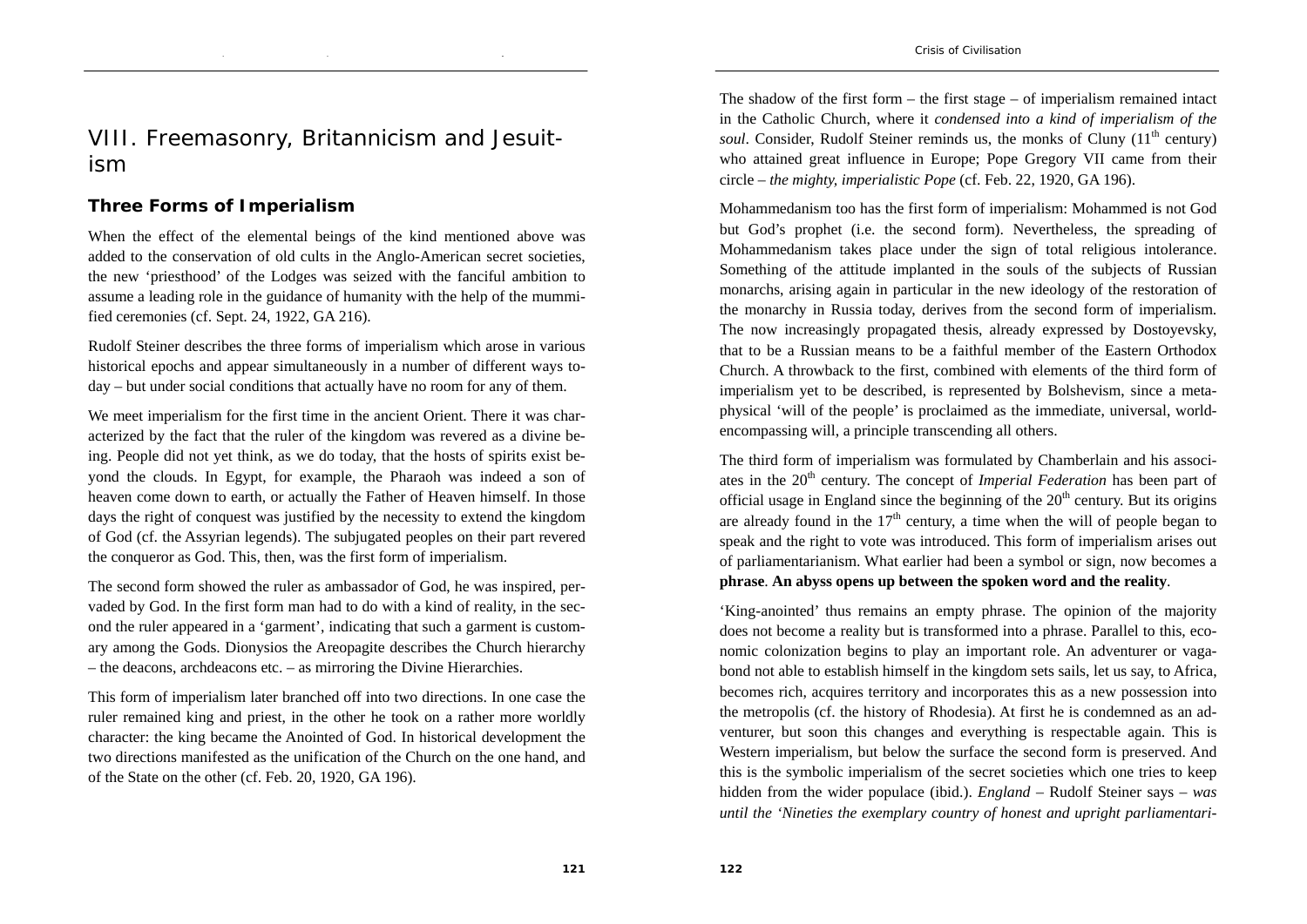*anism since it depended on the parliament to give impulses to outer politics … the public (was) really co-active in outer politics.* But then the initiative passed into the hands of the inspirers behind the scenes*. The running of foreign affairs was taken out of parliament and out of the ministry of foreign affairs, and entrusted to an inner committee to which only the cabinet office belongs and a certain chancelry of the ministry of foreign affairs (Dec. 18, 1916, GA 173).*<sup>1</sup>

This was basically the final step in a long process which led to the absolute domination of secret societies over politics in the Anglo-Saxon world. Rudolf Steiner points out that Freemasonry within the British kingdom continued to represent very respectable interests. *But everywhere in a different way, in many places outside the actual British realm, Freemasonry pursues exclusively or mainly political interests. Such political interests in the most palpable sense are pursued by the 'Grand-Orient de France', but also by other 'Grand Orients'. One might now say: what has that to do with the English? … But view this in conjunction with the fact that the first High-degree Lodge in Paris was founded from England, not France! Not French people but Britons founded it; they only wove the French into their Lodge* …

*Then followed, again from England, the founding of Lodges in Gibraltar 1729, Madrid 1728, Lisbon 1736, Florence 1735, Moscow 1731, Stockholm 1726, Geneva 1735, Lausanne 1739, Hamburg 1737. I could continue the catalogue for a long time … like a web, though of a different character than in the British kingdom, these Lodges were founded as the external instruments for certain*  *occult-political impulses. Next to the rapid changes exemplified historically in the fury of the Jacobins, the political activity of the Carbonari, the Cortes in Spain and other similar connections, they also play strongly into culturalhistoric development and grow tendrils that one can trace into the works of the greatest spirits of the time. Think of the nature-philosophy of Rousseau, of the critical philosophy of Voltaire working at first as 'enlightenment' but then growing increasingly cynical, and of the attempts of the Illuminati and similar circles to overcome the cynicism of the time. These progressive circles were crushed by reactionary forces and continued their underground work in many different forms*. This means that we must not reject them from the outset as being dedicated to evil. Much of their activity corresponded to the tasks of the initial period of the epoch of the consciousness-soul. *But some significance must be seen in the fact* – Rudolf Steiner continues – *that the British Freemason can say today: look at our Lodges, they are very respectable – and we are not concerned with the others. But if one can see through the historical connection and the driving forces in an interplay of mutual opposition to one another, then it is indeed high British politics that is concealed behind it (Jan. 8, 1917, GA* 174).

## **The Anthroposophical Cause**

One or the other 'anthroposophizing' reader will rejoin that Rudolf Steiner could 'err', that he too was a product of his time (R. Lissau). But the explanation for such a statement can only be that the words of Rudolf Steiner are not to the reader's liking, for reasons he knowingly keeps to himself. Such a reader will also do his utmost to ensure that this book does not fall into the hands of anthroposophists. Experience has shown that this is indeed what happens to an alarming degree (remark in 1997). Not because false conclusions are drawn, but just because everything said in it corresponds to the truth. It would be saddening if a reader who feels himself to be an anthroposophist were to behave in this way. If he is aware of the responsibility we carry towards Anthroposophy in the difficult conditions of our time he should try, at least to the degree possible in the anthroposophical community in which he is active, to bring about a consistency between these insights and his work.

<sup>1</sup> Among anthroposophists, from England again, a rumour is passed around about a private statement made by Rudolf Steiner to Walter Stein in 1924, according to which the influence of the occult brotherhoods in politics ceased with the victory of the Labour Party in England. This is obviously a lie, representing the distortion of a statement made by Rudolf Steiner at a pedagogical conference on February 5, 1924 (GA 300/c, p. 113). Here are his words: *It is amazing how thoughtless humanity is today, so that it lets the most important symptoms go by without giving them a thought. That through the system of MacDonald a century-old tradition was broken within England, is something momentous … On the other hand it should be well observed on the part of Anthroposophists how outer events clearly show that the era whose history can only be written from the physical plane, is over. We have to understand that the ahrimanic forces gain ever greater access into historical development*.

James Ramsay MacDonald (1886-1937) was one of the founders and leaders of the Labour Party. He became Prime Minister in 1924 and established diplomatic relations with the Soviet Union.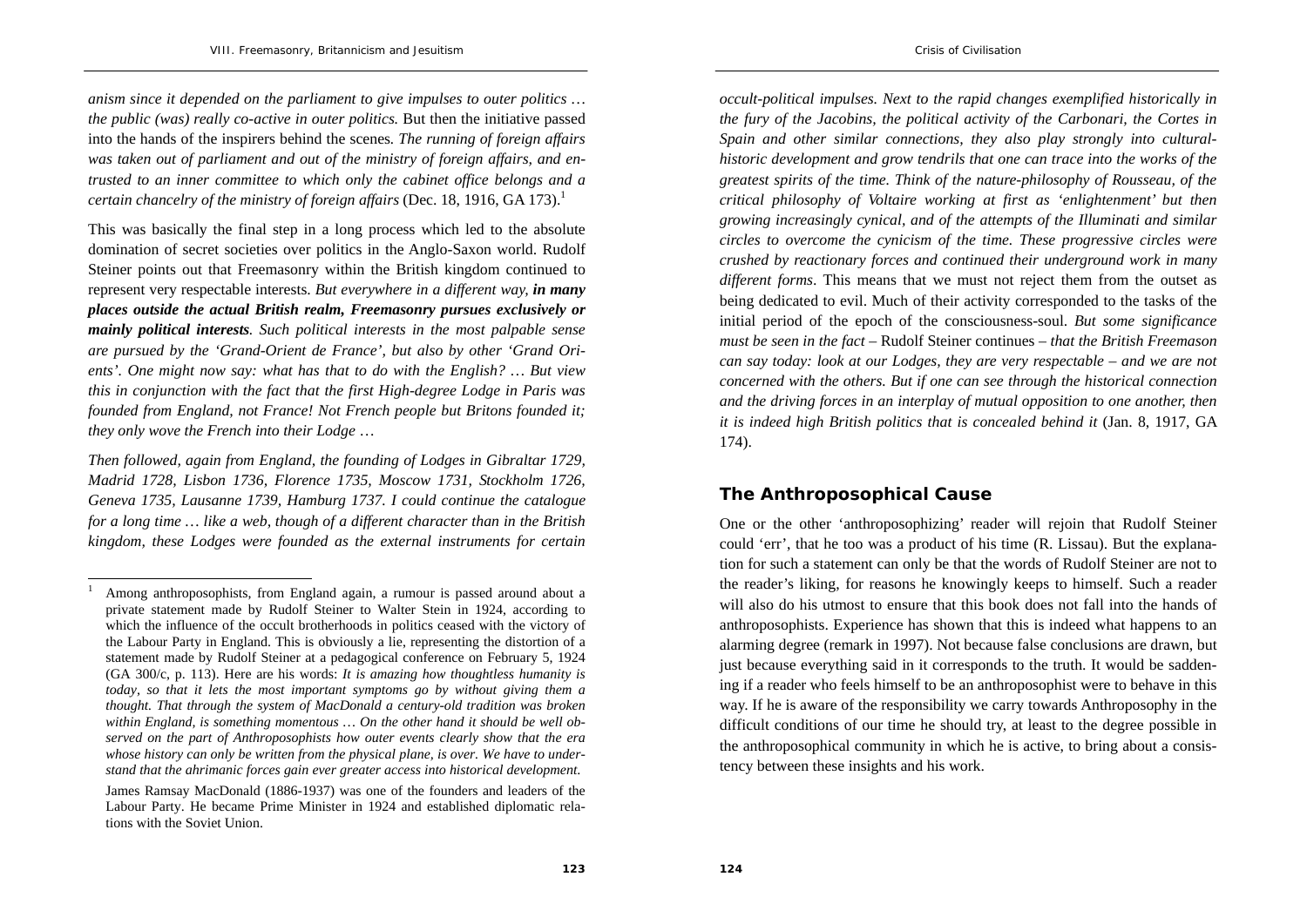We are not concerned here with the fanatical stirring-up of hostilities but with a methodologically correct knowledge and mode of action, in the way that is usual everywhere – in all movements, streams and associations.

Why should Anthroposophists be an exception and, because they have made spiritual science the basis of their view of the world and life, act in contradiction to it? Why, for example, should they accept standards of behaviour normal in a Lodge or a Catholic Order? If one of us were to try to be active in such an association in the sense of our principles, he would very soon be asked to give up his membership. I will give an example.

In July 1990 in Basle the annual conference of the research Lodge *Quatuor Coronati* took place, in the course of which our president, Mr. M. Schmidt (Brabant) held a lecture. Despite the fact that the lecture corresponded to the theme and did not contain the slightest hint of what we are speaking of here, the following was said in the report on the conference: *The organizers* (of the conference) *were ill-advised to invite the president of the General Anthroposophical Society to speak on the theme: 'The future of Freemasonry in the light of Anthroposophy' before the members of the Freemasonic Lodge 'Quatuor Coro*nati' (Germany) ... As Freemasons they should have been gifted with the in*stinct* (author's emphasis) *to realize that a non-Freemason cannot speak about the present, past or, indeed, the future of Freemasonry. It needs to have become a certainty to every Freemason that the inner sanctuary of Freemasonry is veiled to the profane.*<sup>2</sup><sup>3</sup>

When I, an anthroposophist, read this I said to myself: well then, they have the right to see **their** cause in this light. We are, by contrast to them, an open society, but we should not allow incompetent or ill-intentioned people to judge us either, even when they come from our own circles. 'Not allow', not in the sense that we should 'stop their mouths' – as they do to us (isn't it paradoxical?). But with competent, well-founded and, what is especially important, **public** exposure of their lies, their distortion of the facts and the methods by which they falsify the form and the content of Anthroposophy.

One should not be shocked by the fact that here we are dealing with the same questions as those on the 'knife-edge' of the purely political struggle. For, firstly, we live in this world and therefore its destiny is the same as ours, and secondly – **we do it in a different way**: we always bear in mind the spiritual aspect of relationships in the world, and strive as Goetheanists to recognize the archetypal phenomena of current events. Our considerations cannot be reduced to ideological slogans or the simple communication of sensational facts.

We announce publicly that we have obtained our method from Rudolf Steiner. To us it is neither limiting nor one-sided. On the contrary, all other methods reveal their one-sidedness by comparison. It is not the method that limits us, but at times we lack the spiritual strength to learn to master it fully.

Our task always remains a spiritual-**scientific** one, oriented at the same time towards **practical life**.

### **Democracy and Aristocracy**

But let us continue with our observations. If, says Rudolf Steiner, we search for the origins of English politics we must turn to recent history. *Since the*  $17<sup>th</sup>$ *century – preparation had already gone on since the 16th century – its aim has been to democratize, with more speed in one country, less in another, by taking power from the few and spreading it over large masses of people.* 

*I do not engage in politics, therefore I will not speak for or against democracy; I only want to place the facts before you. In recent times the democratizing process has gone forward at a rate that accelerates to a greater or a lesser degree, so that different streams are formed. But it is a mistake wherever several are to be considered, to follow only one … Let us say: a green and a red stream are flowing alongside each other, the colours have no occult meaning … (and) people are, let us say, usually hypnotized to look always at one stream only and not see the historical parallel stream* …

*As a parallel stream to the democratic one there arose the use of occult motifs in the various Orders … They are not spiritual, because of their purposes and goals, but, let us say, there developed a spiritual aristocracy parallel to the democracy that was at work in the French Revolution, the aristocracy of the* 

<sup>2</sup> It is remarkable that in the weekly *Das Goetheanum*, whose task it is after all to inform us of everything that *is happening in the Anthroposophical Society*, not a word was said about this interesting and significant event.

<sup>3</sup> Report on the annual meeting of the research Lodge *Quatuor Coronati* (West Germany), July 5-8, 1990 in Basle. Hamburg, 1990 (Christian-Rosenkreutz-Verlag).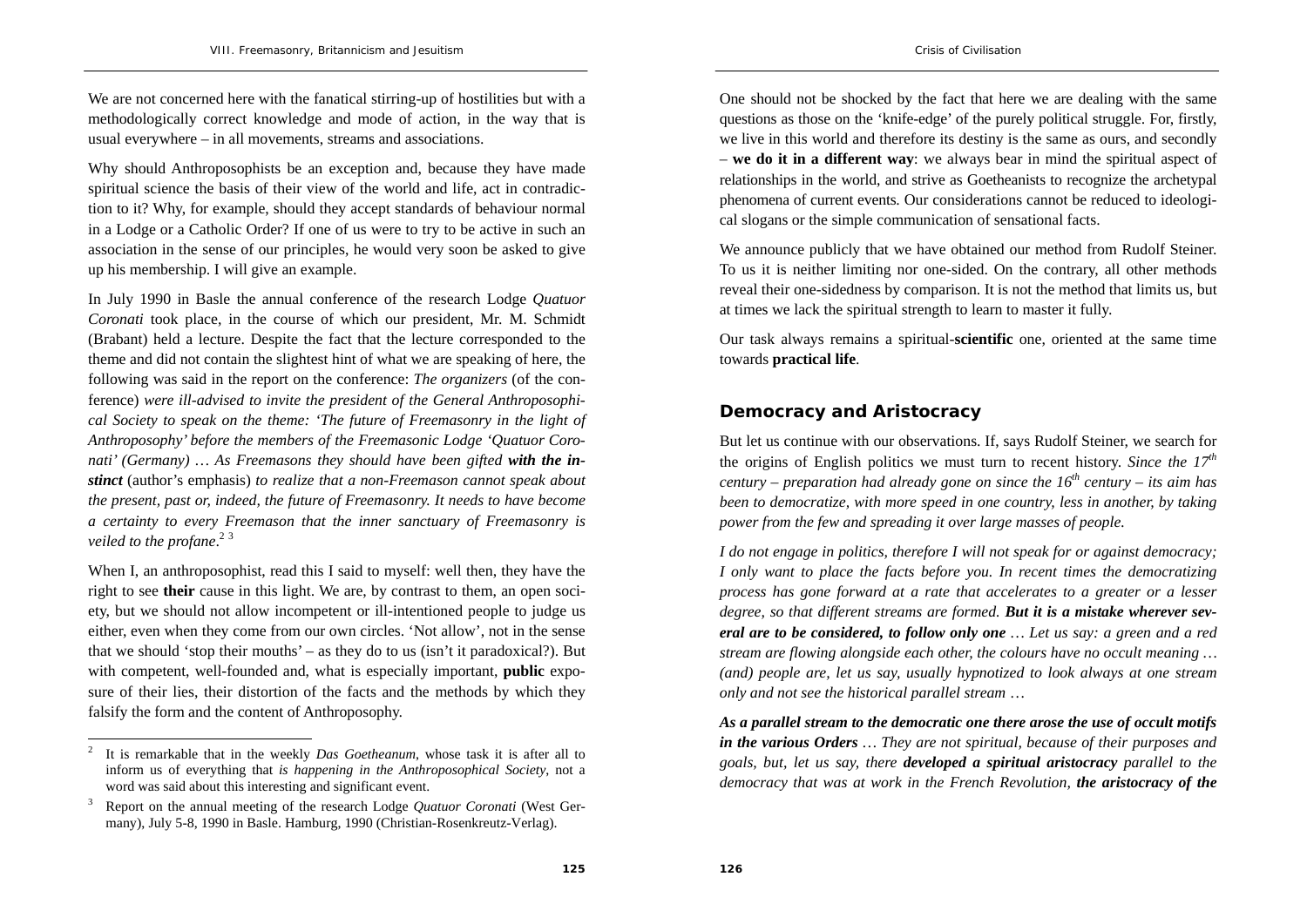*Lodge developed.*<sup>4</sup> *If one wants as a person of modern times to see clearly in order to meet the world openly and understand it, then one should not let oneself be blinded by democratic logic, which is justified only in its own sphere, or by phrases concerning democratic progress etc. One would have also to point to the interposing of something that reveals itself in the attempt to give rulership to the few through the means available within the Lodges – namely, ritual and its suggestive effect*. (These words truly contain the key to an understanding of what is going on in the world and with us in Russia today. We can find them confirmed at every step. The question that needs to be asked today is: must we deliberately close our eyes to it?) … *It seems that one has forgotten this in the materialistic era, but people still pointed these things out before the 'Fifties. Just look into the works of philosophical historians from before 1850 and you will see that they point to the connection of the French Revolution and all subsequent developments, with the Lodges …* 

*Emancipation from these conditions and the placing oneself purely into unbiased humanity indeed occurred only under the influence of such great spirituality as was developed on into German philosophy, on the basis of the work of Lessing, Herder, Goethe* (Jan. 8, 1917, GA 174).

People in anthroposophical circles who speak or write about political activity behind the scenes have made it a habit to regard the secret societies as something other than Freemasonry. (Since they keep silent about it we can only assume that they tacitly count them amongst the irregular Lodges.) Rudolf Steiner says the following: *If you look back to 1720, you have in England a few followers of these associations. As a rule, followers are merely instruments, the actual operators stand behind them; but even followers were very few at the time. If we look at statistics today we have 488 Lodges in London, 1354 Lodges throughout Great Britain, of Masonic societies, societies that are a useful instrument in the hands of the secret societies* …

*First, it is necessary to look at the substantial content of what exists within the*  Lodge as an instrument for the actual moving forces. And then one needs to *investigate the reasons why these forces have to this day been of extraordinary importance* (Feb. 21, 1920, GA 196).

Let us add to this, what was already indicated about the 'Grand-Orients' founded all over the world from England. It is also useful to think about the American Lodge that represents the special 'smithy' of the ruling circles of the United States – 'Skull and Bones' (also known as 'bone-men') etc., etc. and the one question still remains: whom or what should we still regard as regular Freemasonry? Has not 'regularity' now become the most radical form of 'irregularity'?

Rudolf Steiner concedes that the habit of looking for the origins of Freemasonry in the distant past has a certain validity even though they are*, as they are presented, often nebulous, maybe even fraudulent*. During the first stage of imperialism Gods did indeed walk in human form among men on the earth. Later this became a symbol, a symbolism that was preserved in the Lodges. In outer exoteric life symbolism has sunk into cliché. (We paint symbols on tanks and aircraft). In the Lodges it is 'elevated' to ceremonial cliché. But *it can happen that people who are especially gifted through their karma can, at some point, arrive at the actual meaning of these symbols. Sometimes even a blind hen finds a grain … then they are removed from the secret societies concerned. But steps are taken to ensure that they cannot harm these secret societies. For power is of special importance for these secret societies, not insight* (ibid.).

#### **Internal Battle of the Lodges and Orders. Spiritism**

It must be admitted that Freemasonry did not surrender its positions at once. A struggle took place in which the healthy forces were finally overcome. In those Lodges or Brotherhoods where people had knowledge of the impulses of human development, some individuals perceived the great event that ended in 1879 with the fall to earth of the forces of darkness conquered by the Archangel Michael. Such people were faced with the question: what must we do if we are to take account of this fact, this new presence of the ahrimanic spirits in the materialism of the epoch? And they resolved to help people to perceive something of the spiritual directly in the physical. Thus Spiritism arose out of a good intention in the 'Forties of the last century. At that time, when on the earth the spirit of criticism and of the intellect directed only to the outer world became the all-prevailing force, people had to be given at least a feeling for the existence of the spiritual.

It is not by chance that 'Elite, elite, elite' continuously resounds in the present political agitation of all parties in Russia.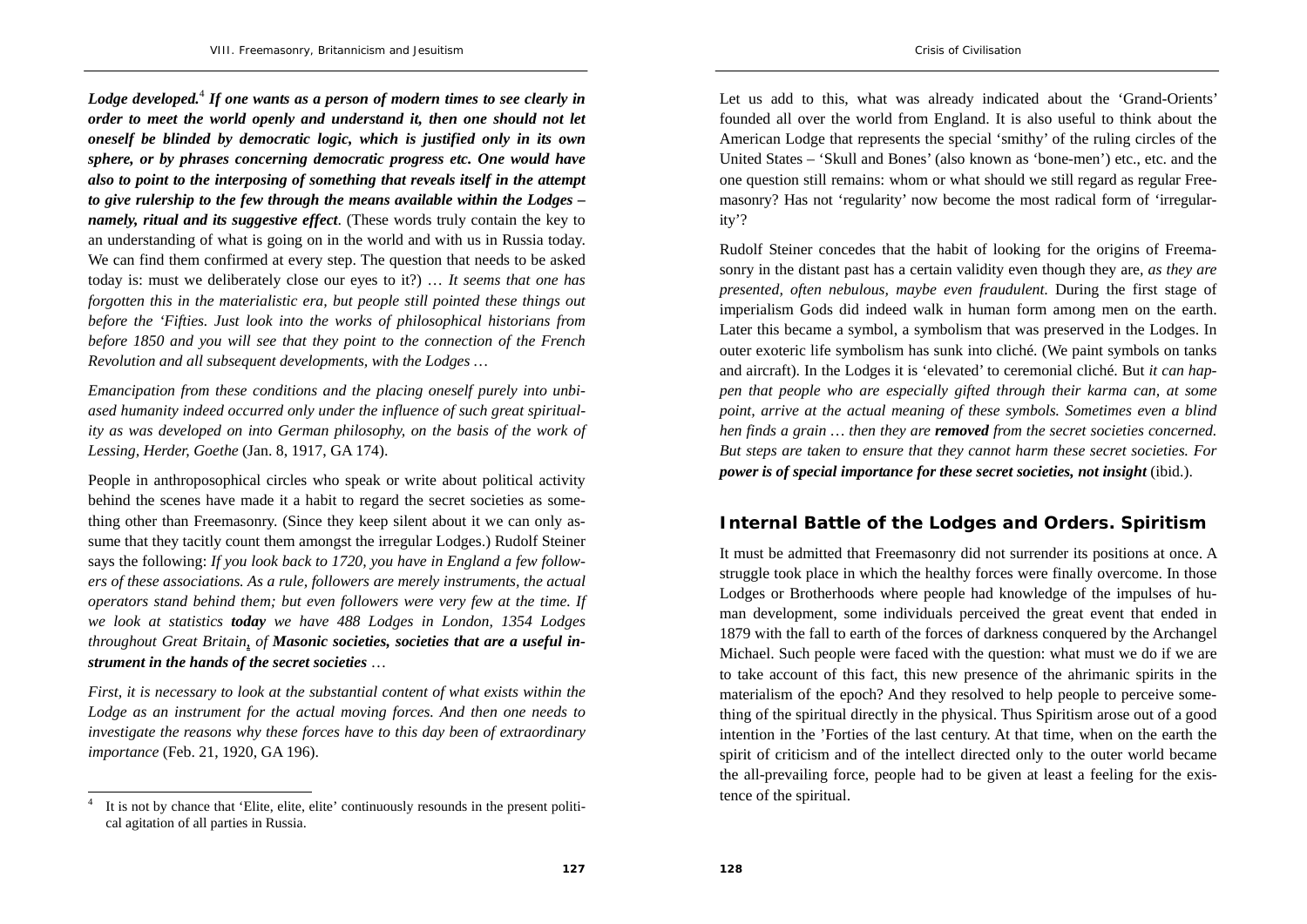Other members of the Brotherhoods, who preferred to give no spiritual knowledge to humanity, expressed their agreement with this intention, despite the fact that they formed the majority. Thus the well-meaning spiritualists, all of them members of Lodges, decided – and this was a mistake – to convince people, with the help of mediums, of the existence of spiritual forces. They intended later to bring higher truths to humanity on this basis, since they hoped that the mediums would speak in general terms of the elementary world. But in the spiritist séances the mediums began to speak of the dead.

Gradually the initiators of spiritism found themselves in the minority. But in the Lodges there were still other initiates, known as *brothers of the Left*, who – says Rudolf Steiner – *[exploit] in the sense of a question of power whatever impulse is given for the development of humanity* (Nov. 19, 1917, GA 178). They too had hoped for something from spiritism because in their circles they operated with the souls of the dead who, with the help of the materialistic world-view, had been bound to the Lodges after death. They gradually took control over the entire field. *The well-meaning initiates gradually lost all interest in spiritism, even felt ashamed in a certain way*. The *brothers of the Left* also began to discredit spiritism because they did not want to release people at all from the grip of materialism (ibid.).<sup>5</sup> It was they who brought about the Bolshevik revolution in Russia and who stand behind all socialistic experiments throughout the world.

The greatest and at the same time most decisive damage done to Freemasonry came from the Jesuits. We can basically speak of three levels of initiation in Freemasonry. The ritual enacted on these levels, clothed in verbal formulae, represents a certain reciprocal relation-



<sup>5</sup> In a further lecture Rudolf Steiner gives the following explanations: Since the 'I' as well as the astral body of the medium is suppressed by the hypnotist or inspirator, it cannot gain access in a healthy way to the realm of the dead. This is why the purely luciferic teachings arose via the mediums, combined with exclusively ahrimanic observations; and therefore one had to give up the spiritists.

ship between the mysteries that existed before the Mystery of Golgatha and the tasks of humanity since that time. A whole series of further levels is 'woven' into them, up to 95 in total. And from a certain point in time what is described below takes place.

When there are people in the Lodges who, as they pass through the three stages of initiation, really reflect, *then what they have inwardly anticipated in the lower three degrees will be completely destroyed by what is implanted into them in the high degrees. A terrible fog is poured out over all that can in some way be feelingly anticipated in the three lower degrees. And while the people are usually lacking any kind of clarity about it in their consciousness, they are confused in these high degrees … This is because in certain periods, at the*  end of the  $18^{th}$  and beginning of the  $19^{th}$  century, but also on into our times, *certain people infiltrated themselves into Masonic Orders, worked within them and carried into them these high degrees, developed these high degrees within Freemasonry … People are gullible, often even when they are initiated into those things. And those who smuggled themselves in, those are the members of the 'Society of Jesus', they are Jesuits … So that you will find Jesuitism not only where Freemasonry is railed against or where one preaches against Freemasonry, but you will find in the high degrees very, very much of the purest Jesuitism. It does no harm from the Jesuits' point of view that one attacks what one has set up oneself, because in this realm it belongs to politics, to the right steering of men. If one wants to guide people to a particular goal, a clear one, a goal clear to man … then it is good if one takes hold of them from just one side and shows them one path to this goal. If, on the other hand one wants to keep them as dull and sleepy as possible, one shows them two paths or maybe several, but two are sufficient at first. One path goes this way, another that way* (see drawing)*. One is a Jesuit by officially belonging to the Society of Jesus and goes this way (* $\overline{A}$ *), or one is a Jesuit and belongs to some high-degree Masonic Order and goes this way*  $(\Delta)$ *. Then a man takes a look at this* (he will hardly be able to know what is going on)*. It is very easy to confuse him* (July 3, 1920, GA 198).

This, one may say, is the **main methodological principle** behind the activity of all secret societies in the world today. Without knowledge of it we keep coming up against contradictions in the, at times, relentless struggle waged by representatives of one Order against another. In this conflict the physical elimination of members of the opposing Lodge, of those on the profane level, is permitted, not

The leading personalities of the Theosophical Society were also active in the sense of the above-mentioned compromise, i.e. they received their knowledge of the supersensible (Leadbeater i.a.) through mediums, and this was not legitimate. The greatest hopes of well-meaning initiates of the middle of the  $19<sup>th</sup>$  Century found their realization in Anthroposophy transmitting spiritual knowledge only through an awake Iconsciousness (cf. May 11 and 13, 1915, GA 254).